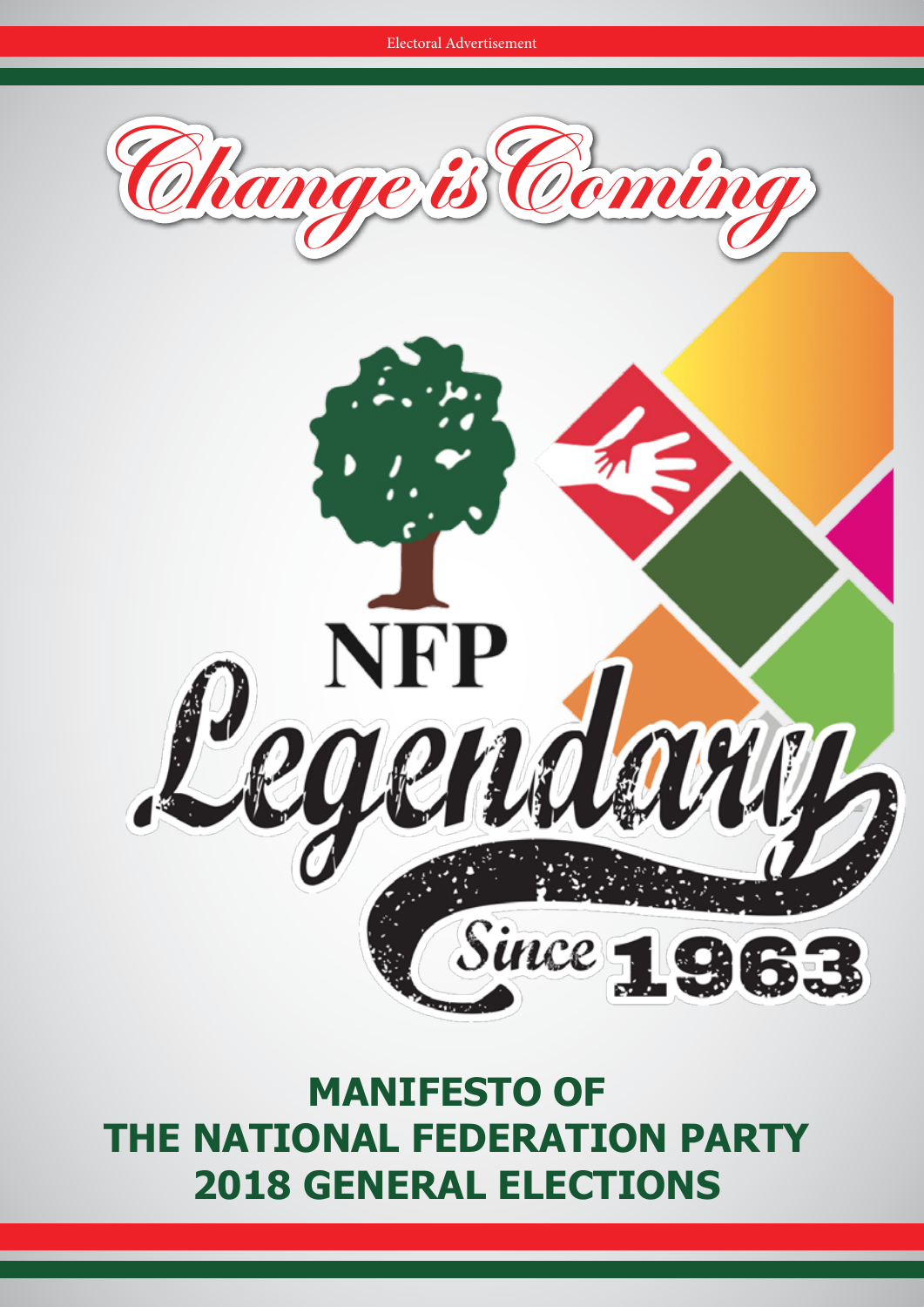**"It is easy to be a ranting politician. It is difficult to be a statesman in a Government to steer the ship clear of all rocks. A statesman has got to look at the next generation. A politician usually looks to the next election. I have repeated before that if it ever comes to choosing between sacrificing my community, and the interests of the country, and sacrificing myself, I would rather sacrifice myself",**

 $-$  A D Patel – 1964

**"We seek a country whose children of all races grow up with a deep understanding and respect for each other's cultures, languages and traditions. We seek a country which encourages the best and the brightest indeed, encourages all its people, of all races – to work together",**

- Jai Ram Reddy – 1997

**"Change is a fact of life. We must all be willing to accept change when it comes. The NFP was born out of the struggle for dignity and justice of the ordinary people, the farmers and the workers of Fiji. Throughout our struggles we have always worked to liberate people from bondage of racial compartmentalization and create one nation and one people",**

- Siddiq Koya – 1977

**"The NFP has, is and will stick to its enduring values of freedom for our people, democracy and good governance, humility and understanding of the unique nature of our society. We believe in an open and accountable government. Our vision for Fiji is one where people have the freedom to earn a decent living, freedom to question the government, and freedom from fear and oppression. It is a Fiji where we will promote the delivery of services to all without fear and favour",**

- Biman Prasad - 2014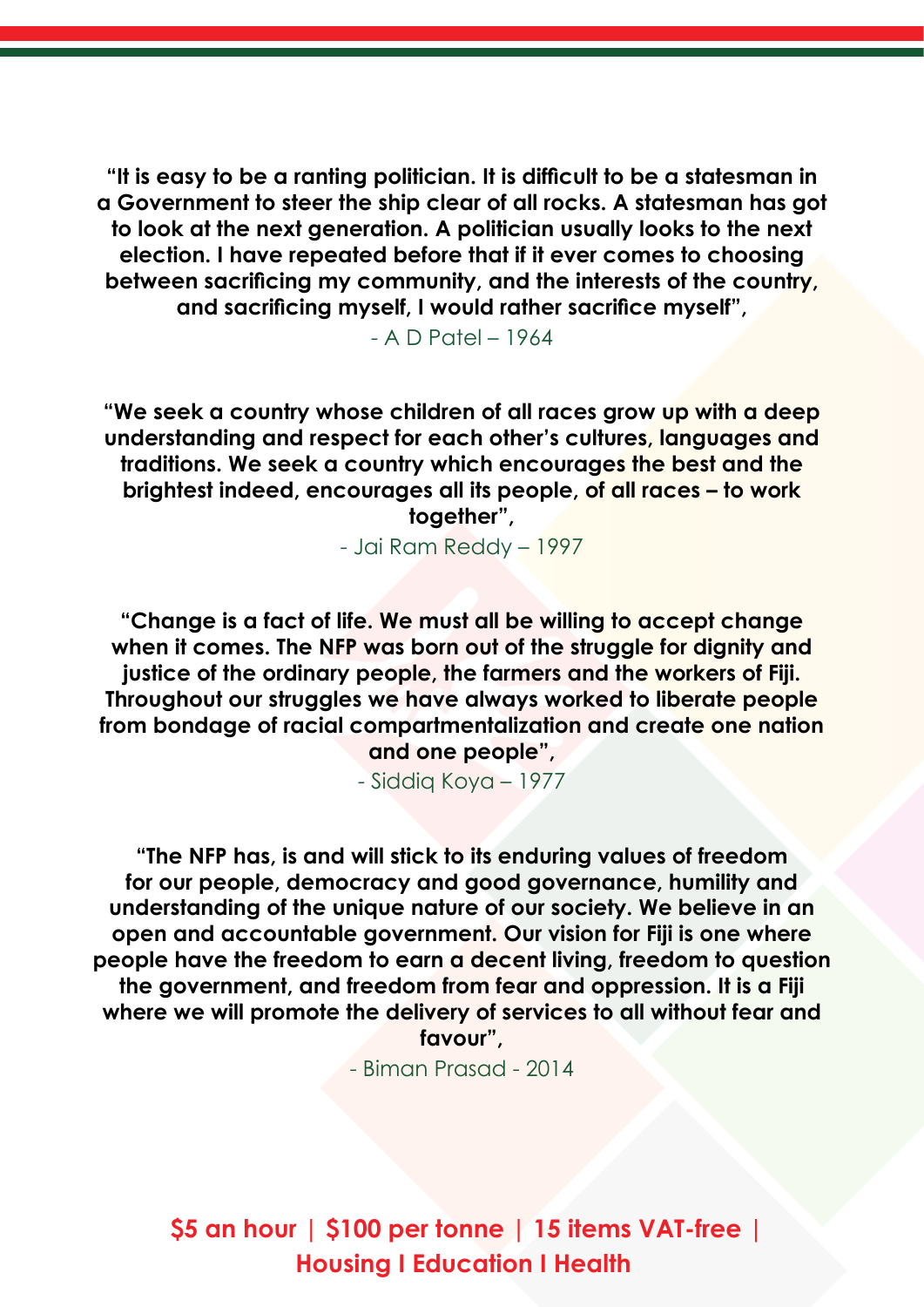

### **Fellow Fijians**

The general elections scheduled for 14th November, 2018 have the potential to permanently re-define the social, economic and political landscape of Fiji.

The decisions that our voters make will have a great bearing on the direction that Fiji takes in future, whether to continue with business as usual with continued and increased suppression of fundamental freedoms, lack of genuine democracy, skyrocketing cost of living, a sugar industry in a deathly plunge, deteriorating health and medical services, and the continued enrichment of those at the top echelons of Government paying themselves outrageously high salaries and allowances.

OR, the beginning of a new dawn after the dissipation of the dark clouds of uncertainty hanging over all of us for the last 12 years. The start of a true and genuine democracy, giving true meaning to common and equal citizenry and meritocracy, reduction in the cost of living, improved health and medical services, a vibrant sugar industry and an education system that meets the challenges our youth face today.

"Change is coming", our general election slogan, was launched on 3rd June 2017 at our national convention in Lautoka, together with our core policies after our initial Talanoa consultations.

More than 16 months later, we have come to the end of our Talanoa consultations. We gratefully acknowledge the many, people from all walks of life, who gave freely their time and resources to sit down and share their thoughts and wisdom with us. They shared their frustration, hopes and dreams. They are yearning for change. Their trust and faith in NFP will not be misplaced.

Our manifesto is a living document and a genuine commitment to the people of Fiji. We want you hold us to our promises. We are accountable to you.

God Bless Fiji

**Biman Prasad**

*Leader*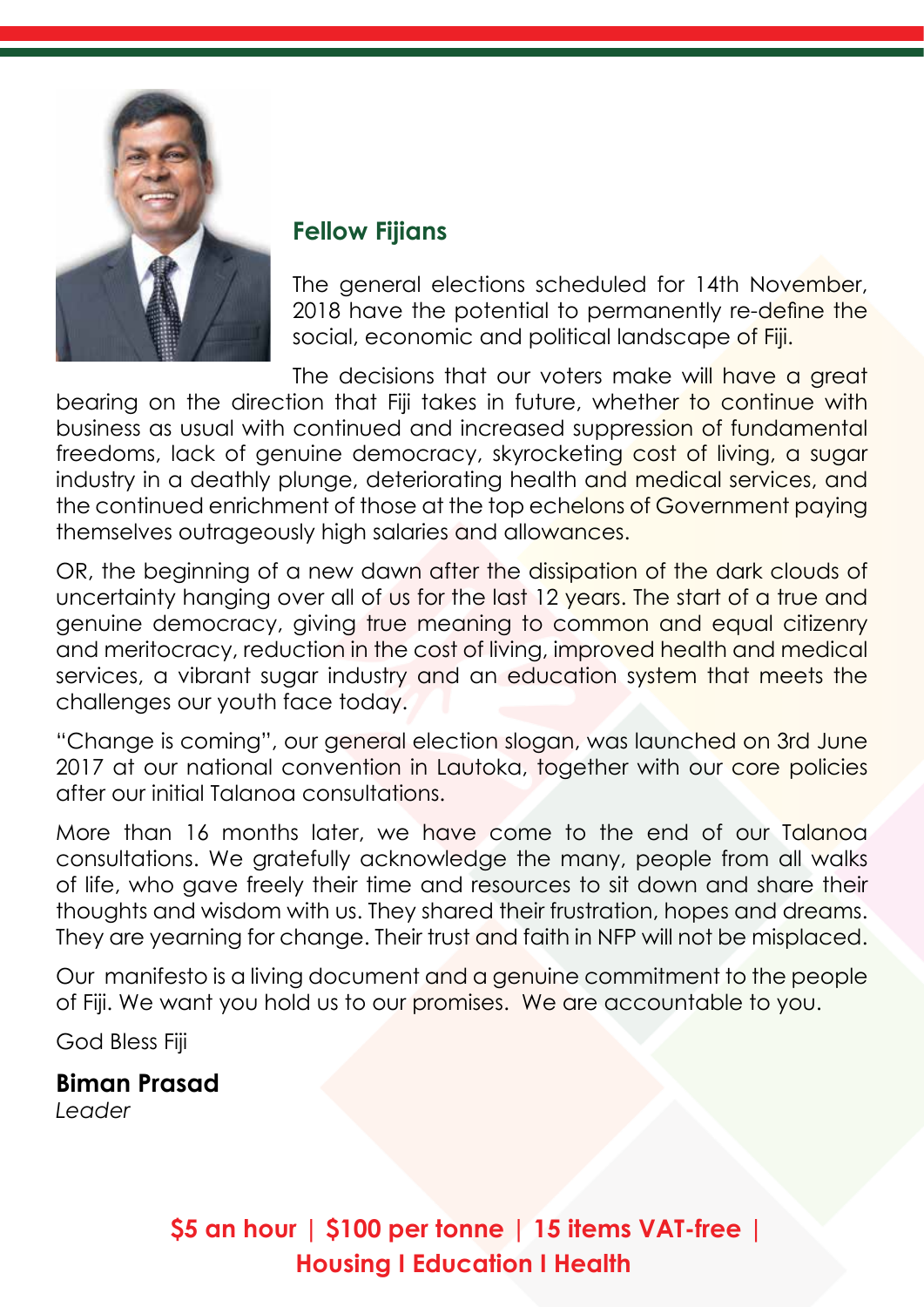

### **Team Fiji,**

Two-man government in our country is not working for the people. We want a Fiji where everyone works together for a brighter future. We will march forward in unison and harmony as a mighty collective force to

once again restore power to all of you. Because it is you who have shaped our policies. It is you we have listened to. And we want you to proudly take ownership of the government and its policies.

Simply put, NFP will be a government of Team Fiji that make up our multi-ethnic, multi-cultural and multi-religious nation.

First, we must all be economically secure. That is why we want a fair living wage for our workers and our farmers. Our economy depends on them. Next, we have to get rid of the climate of fear that covers our country. People must be free to speak up so that they can contribute their ideas.

Then we need to begin the massive task of rebuilding. Because education will decide our future, we need an education system – including university education - that works. We must have a good health system. And we must ensure that every family has that most important thing – a good home.

These are our priorities. They are not the only things we will do. You can read more about our plans in this manifesto. We have 51 candidates contesting this election. We are a well-established, legendary party. And we are asking you to make us your government. We want leadership that works with everybody, for everybody. Fiji's future depends on our working together.

God Bless Fiji

# **Pio Tikoduadua**

*President*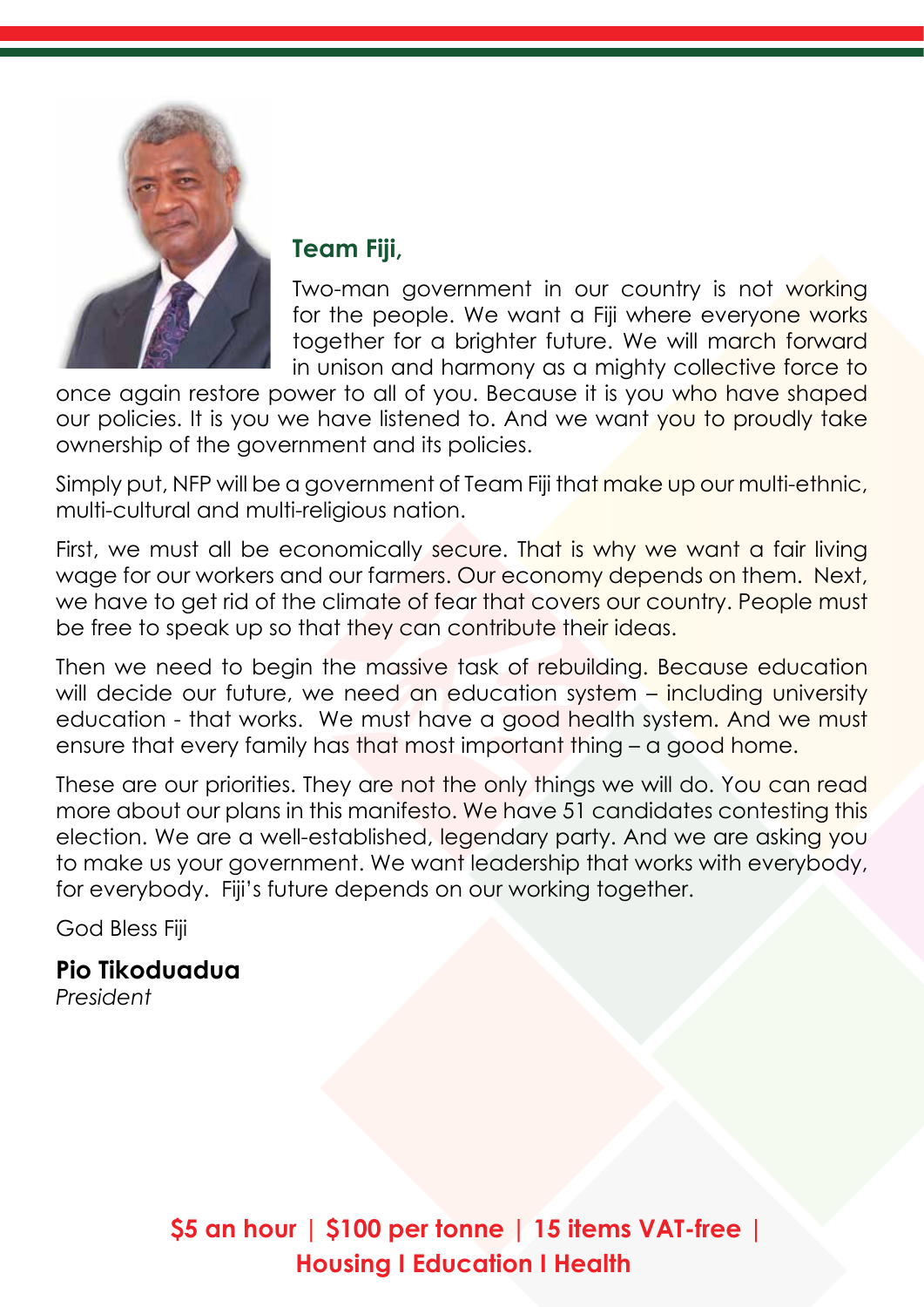### **Consultation**

The first part of working together is listening to people's concerns and taking up people's ideas. It is the people's government. Our people have great knowledge of the areas they work in and how they are affected by government policies. In our first 100 days we will hold:

- a National Economic Summit
- a National Education Summit
- a National Jobs and Poverty Summit
- a National Housing and Urban Development Summit
- a National Sugar Summit
- a National i-Tukei Leadership Summit

to share and test our ideas and gather feedback from key stakeholders. These summits will result in giving you within the first 100 days:

- 15 VAT free basic food items
- Review of duty on food and other items with the aim of reducing duties
- \$5 minimum living wage
- Implementation of the minimum guaranteed price of \$100 per tonne of sugarcane
- Initiation of plans to build a new sugar mill at Penang, Rakiraki

### **Raising incomes. Cutting the cost of living**

The economy has grown in the last 12 years. But wages have not grown with the economy.

- **• We will implement a minimum living wage rate of \$5 per hour by:**
	- working with employers in each industry
	- providing tax incentives and other support to employers in low-wage sectors
	- formulating special measures for domestic workers who support working families
	- implementing special measures to ensure that young people who want work experience may work for no lower wages for a limited period of time
	- **• We will slash VAT to ZERO on 15 basic food items as well as kerosene and prescription medication. The six previous food items plus kerosene and prescription medication were VAT free until Fiji First First government in a betrayal of their 2014 election promise imposed VAT of 9% on the following foods:**
	- **1. Rice**
	- **2. Flour**
	- **3. Tinned Fish**
	- **4. Powdered milk**
	- **5. Cooking Oil**
	- **6. Tea**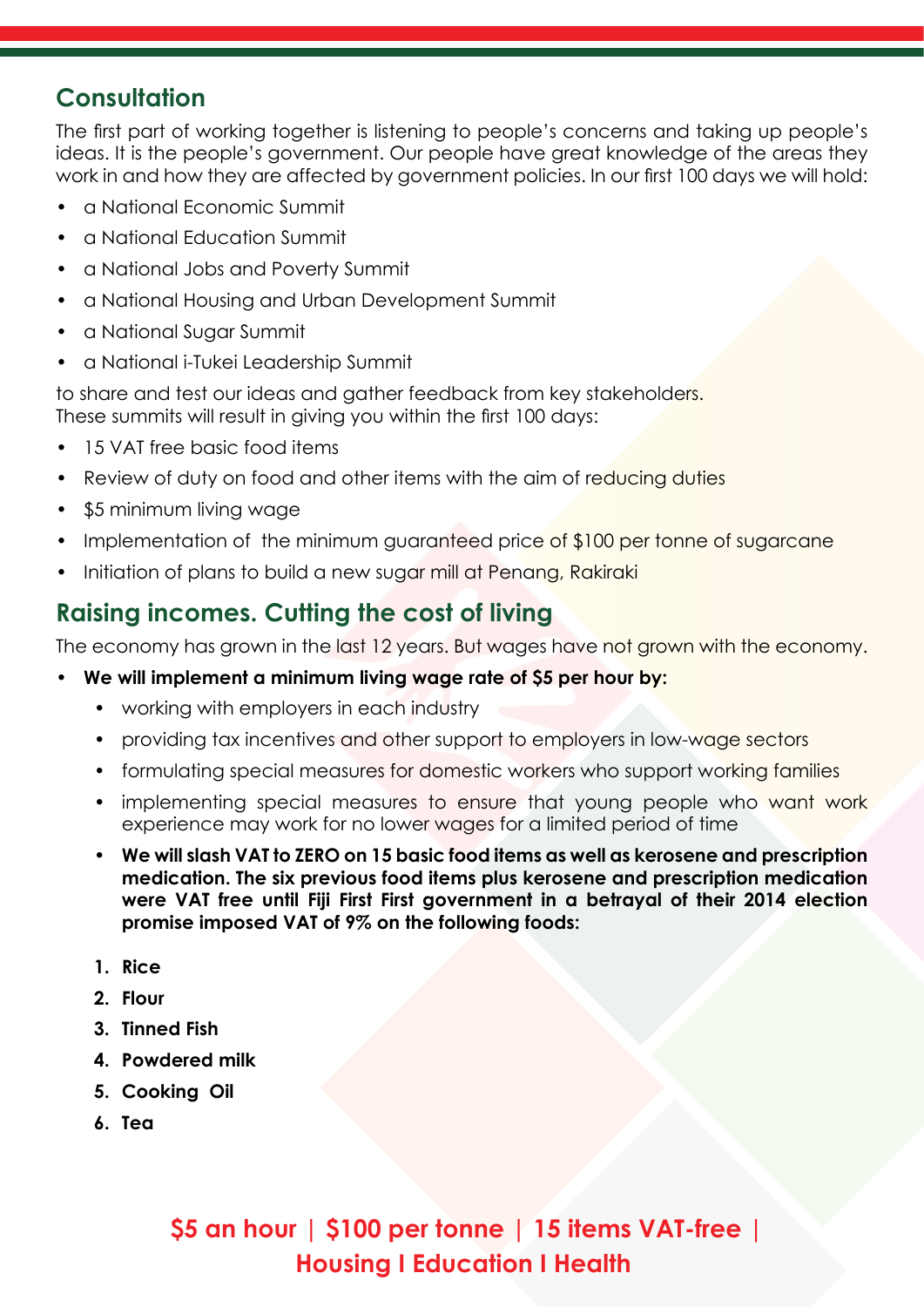#### **NFP will make VAT free or zero-rate, the following basic food items:**

- **1. Rice**
- **2. Flour**
- **3. Cooking Oil**
- **4. Tinned Fish**
- **5. Tea**
- **6. Powdered milk and liquid milk**
- **7. Butter**
- **8. Noodles**
- **9. Potatoes**
- **10.Onion**
- **11.Garlic**
- **12.Canned Tuna**
- **13.Locally Produced Eggs**
- **14.Bread**
- **15.Locally Produced Frozen Chicken**

#### **Additionally, NFP will make VAT FREE, the following items:**

- 1. **Prescription medication**
- **2. Kerosene**
- **3. Women's sanitary products**
- **4. Baby milk formula**
- **5. Diapers**
- **6. Toilet paper**
- **7. Soap**
- **8. Imported Fruits**

**NFP will also REDUCE DUTY on the following imported items:**

- **• Lamb products**
- **• Ghee**
- **• School shoes**
- **• school bags**
- **• Reduce by 20% Excise Duty on locally produced Beer and Spirits**

**This means You will not Pay VAT on 23 Basic Items Resulting in Savings for You and Your Family**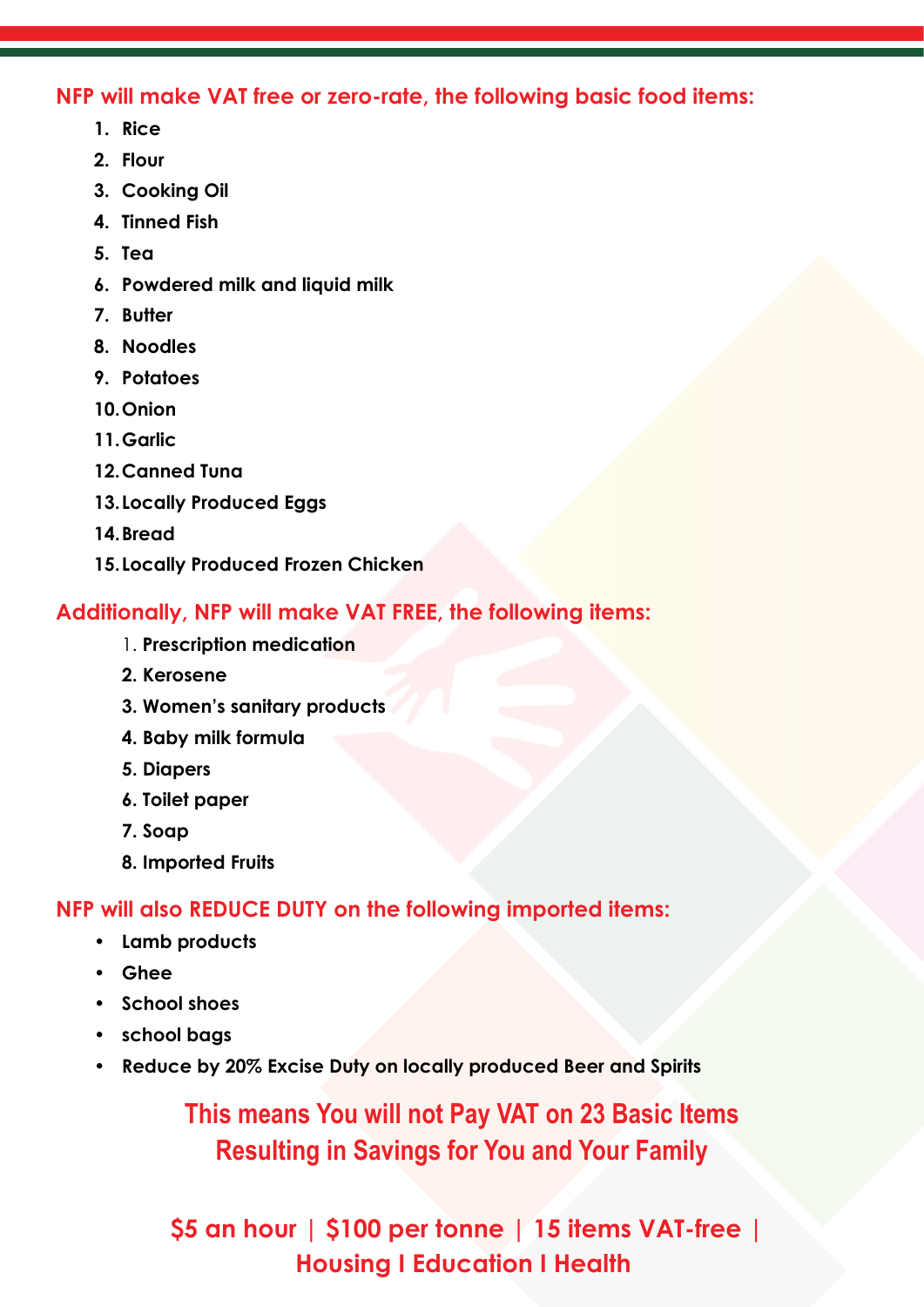### **Pensions**

**• We will increase social welfare allowances for our poorest people, the sick and intellectually handicapped below the threshold of \$30.000. Social Welfare allowances for the ages will be increased as follows:**

| Age group     | <b>Allowances</b> |
|---------------|-------------------|
| $60 - 65$ yrs | \$100 per month   |
| $65 - 70$ yrs | \$200 per month   |
| Over 70 yrs   | \$300 per month   |

**The benefits of a growing economy should be available to all and not just the rich getting richer. Hardworking Fijians deserve to eat healthy food and have the basic necessities of life.** 

### **Sugar industry**

200,000 people directly and indirectly depend on this vital industry for their livelihood. The industry has suffered tremendously under the Bainimarama regime and Fiji First government for the last 12 years. Cane production has declined by almost 50% from 3.2 million tonnes in 2006 to around 1.7 million tonnes. The number of active cane growers has fallen from over 18,000 in 2006 to about 12,000. The government has been clueless on how to revive the industry.

### **An NFP Government will:**

- Implement a minimum guaranteed price of \$100 per tonne cane price effective from the current season
- Maintain the current policy of all fertiliser and weedicide subsidies
- Maintain the current policy of providing grants for ploughing of cane land and cane planting as well subsidising the cost of mechanical harvesters
- Bring back an elected Sugar Cane Growers Council
- Return leadership of South Pacific Fertilisers and the Growers Fund to growers
- Hold an annual Sugar Industry Summit involving all industry stakeholders
- Improve the rail network and cut lorry waiting times at the mills
- Build a new sugar mill in Rakiraki.

#### **Education**

The world is changing. Our education system is not. It has been on a backward slide. We will:

- Hold a National Education Summit to urgently hear from all stakeholders in education on what is needed to be implemented from the 2019 school year
- Set up an Education Commission to consult widely and report back on long-term reform
- Return power over school facilities and fund-raising to school committees
- Give job security and professional development to teachers
- Take politics out of higher education. It will be controlled by an independent Fiji Higher Education Authority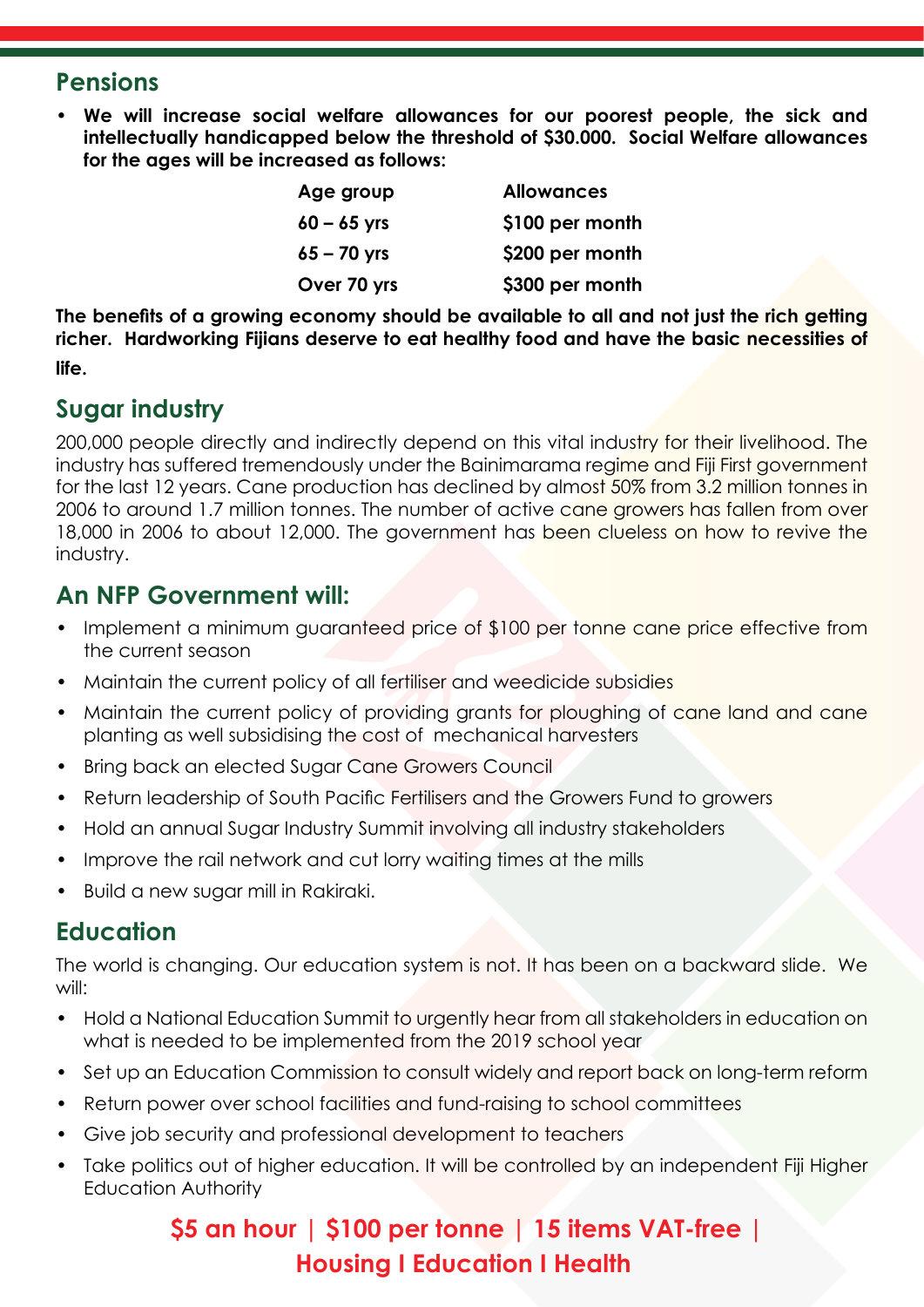- Guarantee academic freedom in universities. We will not pressure universities whose staff criticise the Government
- Focus more efforts on early childhood education so that all children get the right educational start. We will consult closely with employers to ensure that tertiary education meets their needs
- Ensure people with disabilities have access to education.
- Introduce Civic Education as a compulsory part of the curriculum.

Our students are our future. An NFP government will put politics aside to ensure quality education for our students. We want our students to be successful and our country to be successful. This cannot be achieved without support for our teachers.

### **TELS And Tertiary Education**

Education lifts our productivity, grows people's incomes and grows the economy for everyone. We have talked to students and their parents. We will establish:

- Academic Excellence scholarships
	- Continue with the existing National Toppers Scholarship (Rename it as Academic Excellence Scholarship)
	- Restructure the 12 priority areas by adding more areas.
	- Include a leadership training workshop component.
- **• Merit Scholarship (to cater for students from low income families)Those that have not received an offer letter for Academic Excellence Scholarship**
	- Those that have not received an offer letter for Academic Excellence Scholarship
	- Completed their Year 13 in a year preceding the award year with an aggregate mark of not less than 250/400 marks
	- Combined family income is less than \$30,000
- **• Free First Year Degree studies at the three universities**
	- All first-year courses fees (for any degree program) paid by the government
	- Students enrolling in degree studies from 2019
- Loans Scheme
	- Continue with the existing TELS
	- Those who have not received an offer letter for Academic Excellence Scholarship or Merit Scholarship
	- New Students and existing tertiary students
	- Accommodation Loans Scheme (ALS)
- Conversion of Loans to Grant under TELS
	- All student debt under TELS since establishment of TELS for those with a combined family income of less than \$30, 000 converted to grant

#### **Health**

Fiji's national health system is declining. We have some of the highest NCD statistics in the world. Our hospitals and health centres are poorly resourced and badly maintained. Our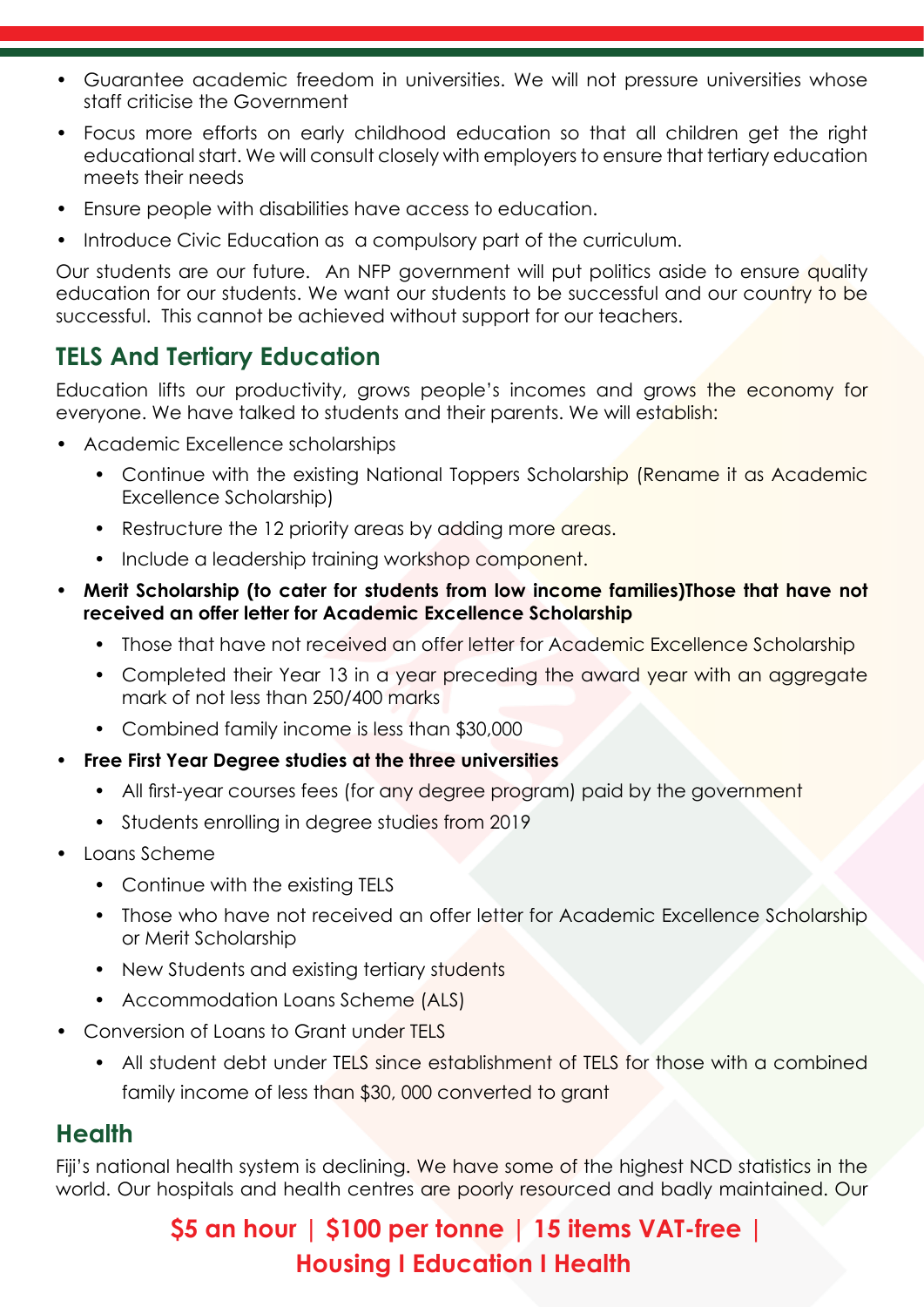poorest people cannot get access to the health care they need. We will:

- Establish a National Hospital Service responsible for all aspects of delivery of timely and efficient health and medical care
- Create a Family Healthcare Scheme for families with incomes under \$30,000
	- All family members will be able to visit a private doctor four times a year free on an age appropriate schedule
- Make kidney dialysis treatment free for patients whose combined family income is less than \$30,000 and subsidise by 50% treatment of patients from combined family incomes of more than \$30,000
- Put hospitals under the control of the community by appointing hospital boards
- Centralise and re-organise hospital maintenance and drugs stocks so equipment is not broken down and medicine does not run out
- Increase expenditure on preventative medicine, good nutrition and to combat NCDs.
- we intend to build a Hospice to ensure the best palliative care, for the comfort and dignity of our cancer patients and other terminally ill patients. Patients with a family income of less than \$30,000 will be provided dialysis free of charge.

### **Free Medicine**

A National Federation Party government will give true meaning to Free Medicine Scheme by:

- Increasing the threshold of income to \$30,000 from the current \$20,000 to ensure more of our people benefit from the Scheme
- Giving true meaning to "free" by ensuring all those who qualify for the Scheme are able to receive any medication prescribed by a doctor – not just the 142 generic medicines selected by Government, which are often not available
- Enabling private pharmacies to send monthly bills to the Health Ministry on the total cost of free medicine dispensed to eligible patients
- Ensuring all private pharmacies are equipped with a separate information system specifically for the Scheme and connected to the database of recipients at the Health Ministry – unlike the current system of paperwork and paper shuffling
- Ensuring all prescribed medications are zero-rated or VAT-free. This will reduce the cost of medicine for everyone, especially those who are not eligible for the Scheme

### **Towns, Cities And Urban Development**

The Government has failed urban communities. It has broken its promise to hold local government elections, because it is afraid of voters. Town and city services are in a shocking state. Local governments are best suited to address local problems and improve the quality of life for their residents and commuters. We will:

- Bring back local government elections, so people can take their issues to local community leaders (and hold them accountable with their votes).
- Hold local government to high standards of garbage collection, cleanliness, drainage, and maintenance of parks and other services
- Upgrade recreational areas and parks in each town and city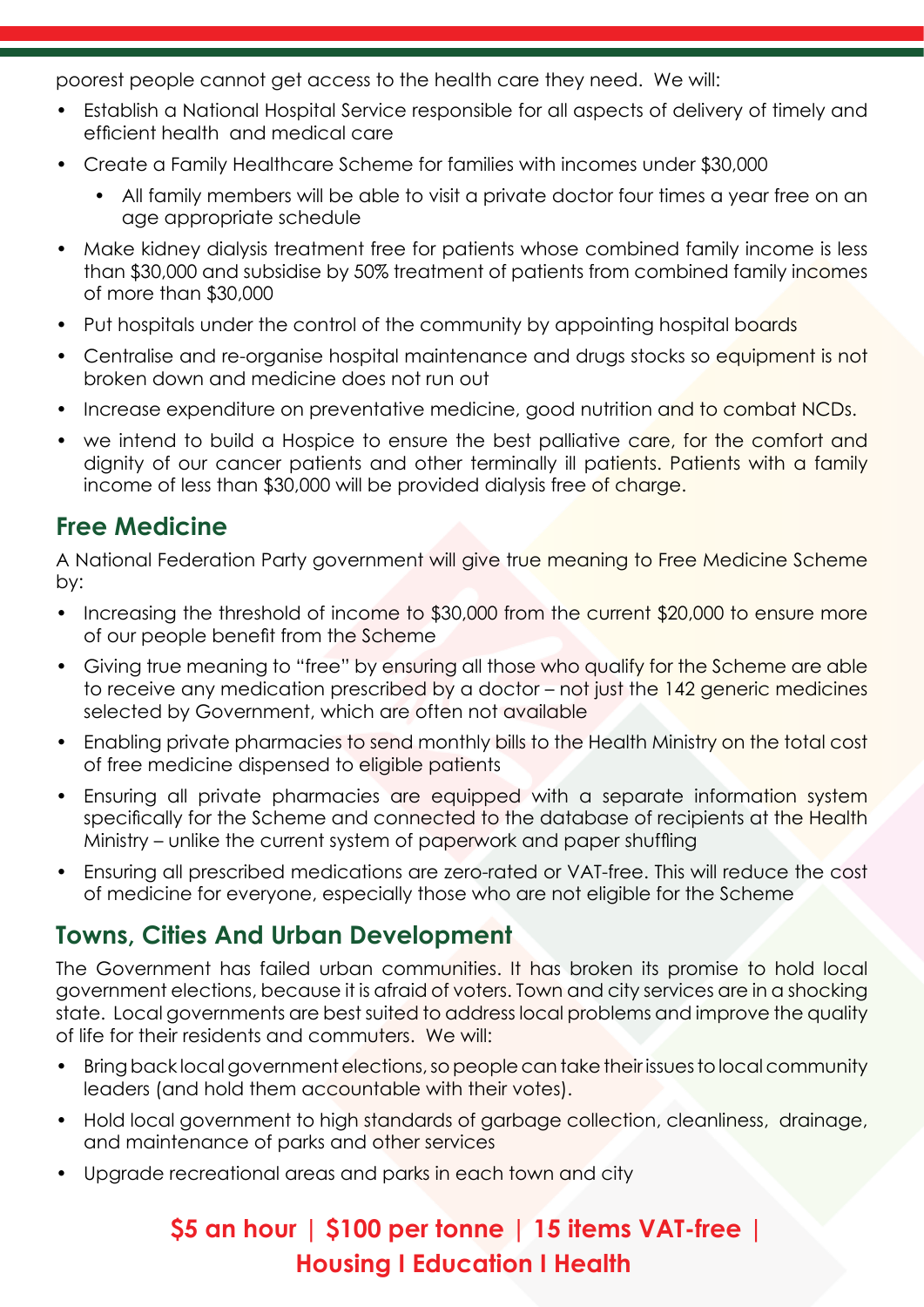• Create a modern and proper garbage landfill for the Nadi/Lautoka/Ba area and phase out the Vunato Rubbish Dump.

### **Housing**

The Government has completely failed on housing – a basic need. Rents are high because there are not enough houses. We will invest \$200 million per year or a total of \$800 million over four years in housing. We will:

- Open up new land in urban areas and ensure better planning
- Work with landowners on new housing developments so they receive a fair return on the land they make available for housing
- Refocus Housing Authority and Public Rental Board on building affordable homes for people on low incomes
- Work with local experts on rural housing to build basic homes with at least one cyclone resistant room and which rural dwellers can build as they go
- Work actively with the owners of squatter settlement land to acquire land or have fair rental arrangements and permit tenants to have access to power and water.
- Provide grants to home owners in Lautoka and Labasa whose homes have been destroyed by termites
- Give tax incentives to large employers to build company housing, education and childcare facilities for staff and workers. This reduces their travel time to work and increases the national stock of houses.

#### **Rural Development**

Rural people are treated like second-class citizens. They do not have access to services and technology in urban centres. They have to travel several times to towns and cities to meet simple needs, wasting time and money. We will:

- Bring services to people. Every rural community will have at least one place with connectivity and technology for phone cards, e-ticketing, birth certificates, TINs, Cash-Power cards. We will enhance mobile phone banking services
- Ensure all major rural roads are regularly maintained and reinforced, particularly before the wet season
- Consult with rural people on their priorities for rural development.

#### **Social Welfare**

- Overhaul the current Social Welfare system. We will increase allowances in line with the cost of living
- Engage with the many charitable and religious organisations that already work in the community with the most vulnerable. We want to use their knowledge and experience
- Provide funding to charitable organisations to expand their support to vulnerable people, free of political interference or government bureaucracy
- Develop a specific policy on ageing and the care of the elderly. We want policies, including tax relief and income support, that encourage families to take care of their elderly relatives, as our customs and traditions have always required.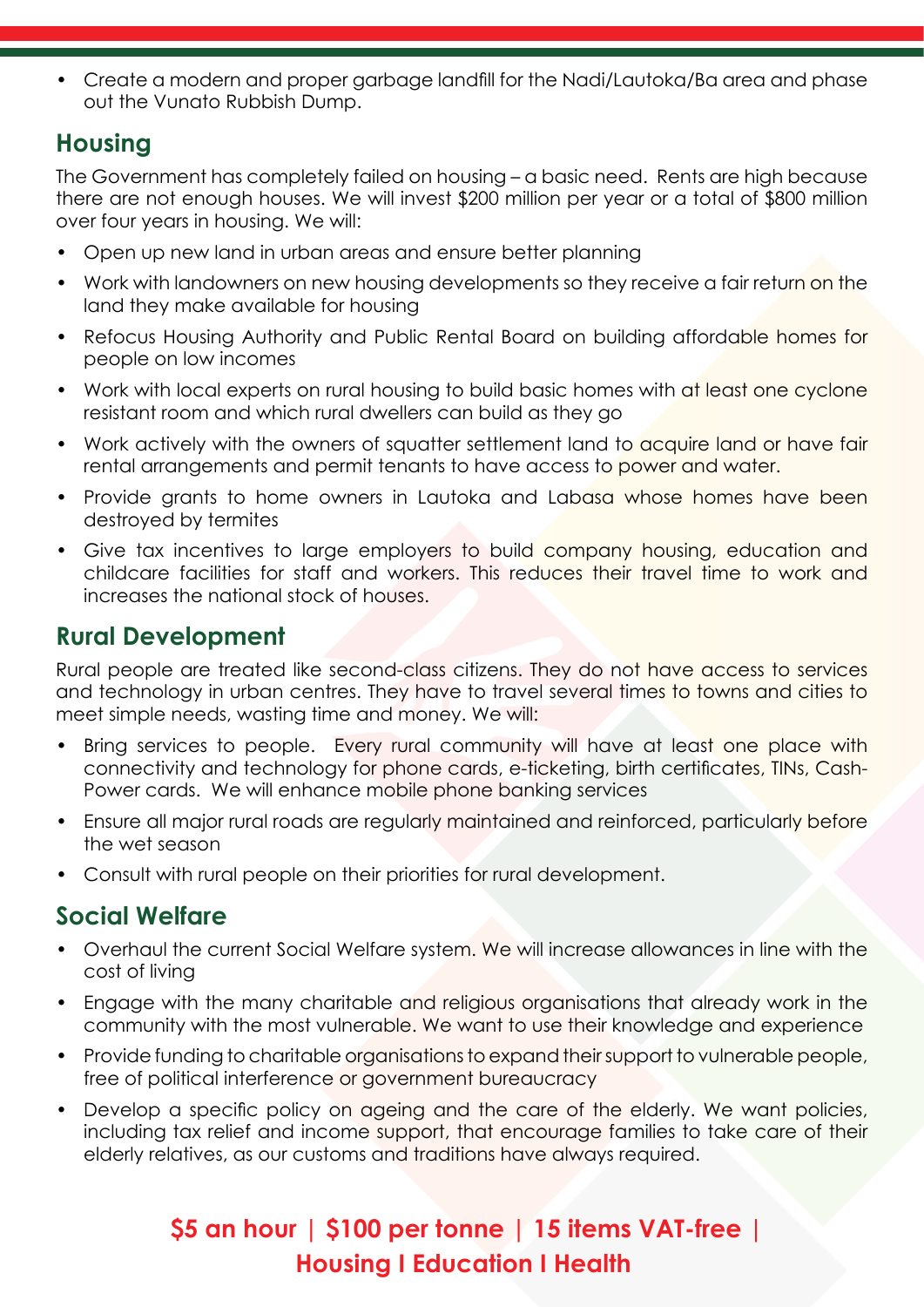### **i-Taukei Affairs**

#### **Our i-Taukei People**

NFP recognises our indigenous Fijians as the first people of Fiji, and as the custodians of a unique culture, strong traditional values and their own land.

- We recognise the importance and potential of an effective, responsive Fijian administration as the primary tier for governance for indigenous land, natural and cultural resources
- We will work through the devolution of powers and financial resources to revitalise the Fijian Administration as the primary tier of governance for iTaukei land, natural and cultural resources.
- Within 100 days of coming into government we will convene a national forum for traditional high chiefs, heads of yavusa and leaders in other spheres of iTaukei life. This in order for our iTaukei leaders to determine themselves the future of the Fijian administration.
- Revitalise the i-Taukei Institute of Language and Culture (formerly the Fijian Dictionary Project) to encourage the development of in-depth knowledge of and literature in the indigenous Fijian language and the study of different dialects and oral histories
- Abolish the Village By-laws
- Repeal the Rotuma Land Bill
- We will uphold the CBD Nagoya Protocol in terms of protecting the genetic resources of Fiji's biodiversity, with Free Prior and Informed Consent in consultation with resource owners.

### **Care For People With Disabilities**

We believe that people with disabilities should have the same rights to work and actively participate in society as the rest of the community. Often, their disabilities hide untapped potential. We can tap that potential if they have equal access to opportunities. We will:

- Work in partnership with City/Town Councils and rural authorities to provide disabledfriendly facilities in all public places
- Invest more towards improved educational outcomes and promote inclusion of children with disabilities

### **Gender Equality and Empowerment of Women**

We know that achieving gender equality is not just the right thing to do – it is the smart thing to do. Gender inequality impacts Fiji's productivity, income and quality of development. If we can achieve gender equality, we grow the economy and the quality of national life. We will:

- Consult women's groups on special policy measures to reduce domestic violence, sexual harassment and assault. This is a priority. Equality for women means nothing while they are unsafe in their homes, on the streets or in their places of work
- Focus on the cost of living for women, including making women's hygiene products duty-free and zero-rated for VAT
- Respect the Convention on the Elimination of All Forms of Discrimination against Women (CEDAW)
- Ensure all economic policy addresses constraints that affect women's access to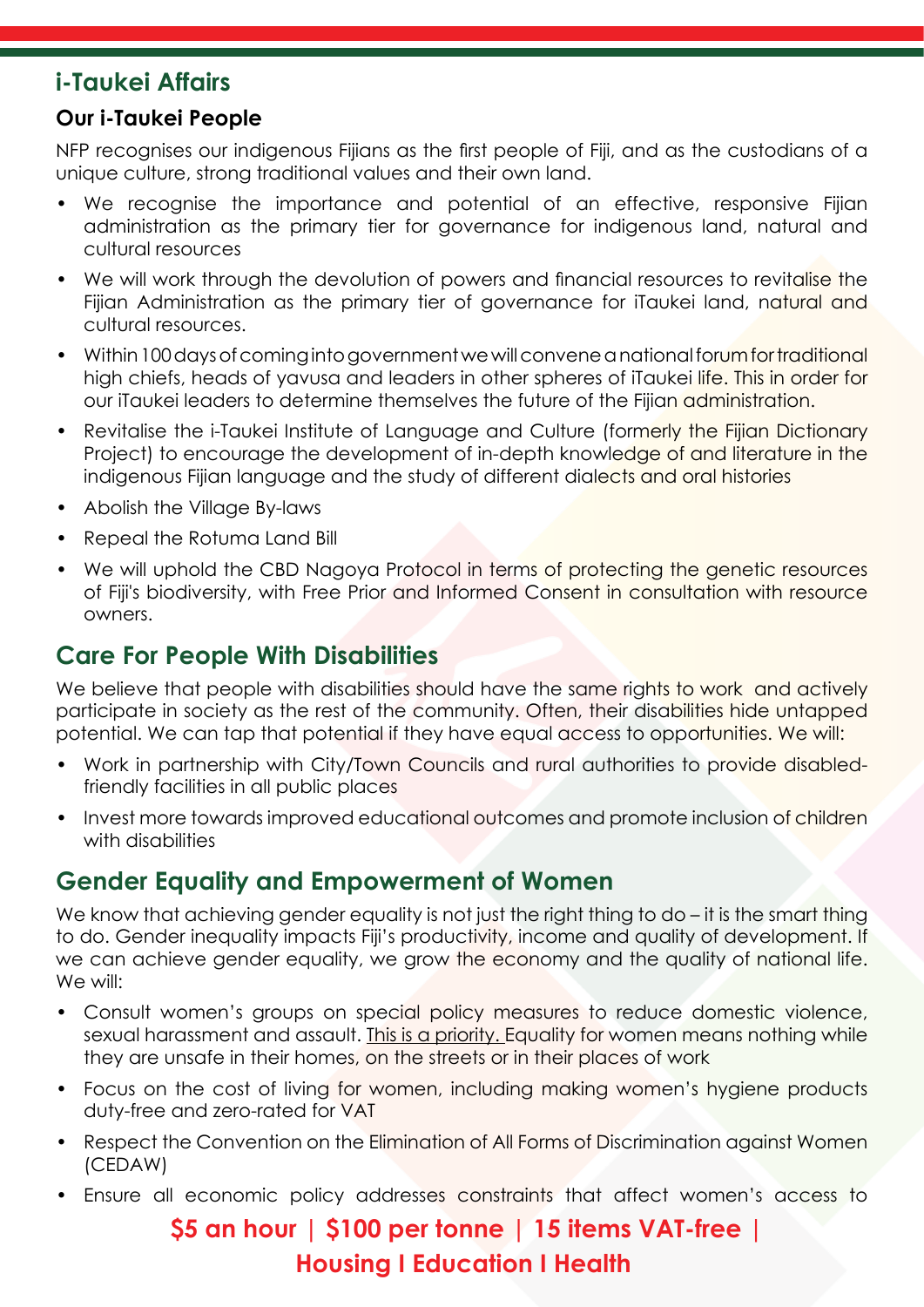productive resources, removing discriminatory labour market regulations, improving infrastructure services to enhance women's access to markets and female friendly work practices

- We will also concentrate on
	- strengthening women's endowments and economic opportunities,
	- strengthening the legal and institutional environment,
	- transforming social norms and practices and
	- taking measures to enable women's participation in the policy domain by creating space for women's collective action.

### **Animal Welfare**

NFP supports the cause of alleviating the suffering of animals. We will make laws for:

- The preservation of species threatened with extinction and protection of wildlife from harmful exploitation and destruction of critical habitat
- Protection of animals including companion animals from cruelty and violence.

#### **Land**

NFP will review all land policies and legislation to guarantee equal opportunities for benefits derived from utilization of land.

NFP will lease land under NLTA from landowners at 10% UCV and sub-lease to aspiring tenants under ALTA at 6% UCV with 4% to be subsidised by government.

To stimulate economic activities relevant tax to be imposed on all registered leases and freehold land not developed for a year from the date of imposing this policy.

Value of unused land to be assessed and recorded so that viable land can be identified and proposal for development initiated to boost economic development.

NFP government will identify land available viable for development using the proposed \$200 million for housing so that all citizens are not deprived of decent living environment and opportunities

#### **Disaster Preparedness**

NFP will strengthen real time data and information on anticipated national disasters.

We will:

- Strengthen the capability of institutions directly involved in research, updates and recording of natural disaster events.
- Ensure that there is a standing allocation in the national budget for disaster preparedness
- Account for all assistance rendered times of natural disasters, including aid and voluntary contributions.

### **Agriculture, Forestry and Fisheries**

We have the land and the climate. The world is demanding good quality food. And yet we import nearly \$1 billion worth of food into Fiji each year. We have to completely change the game. We will:

Make imports of seeds, agricultural machinery and other agricultural inputs duty free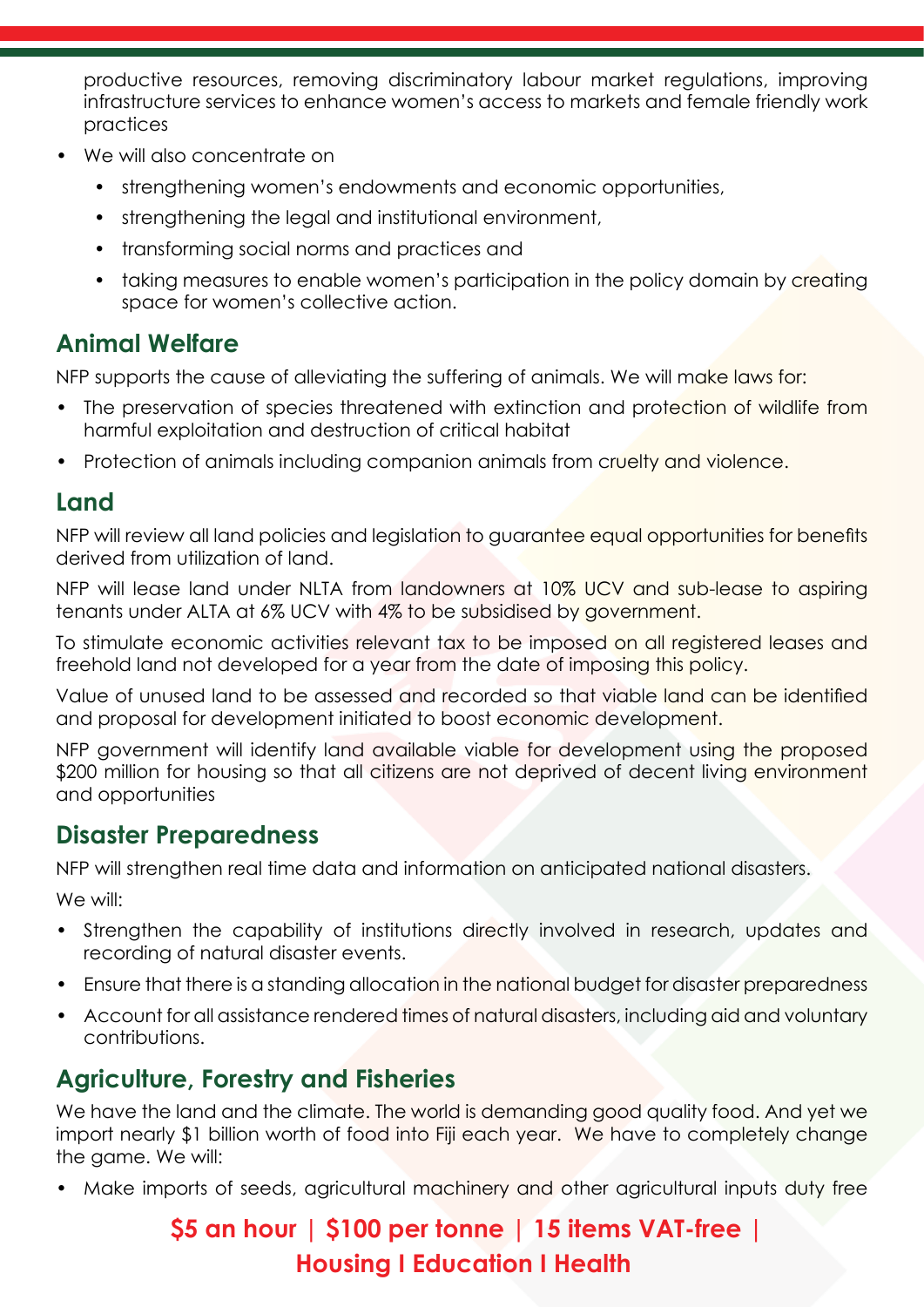and improve the processes

- Revitalise Agro-Marketing so that farmers have a minimum price for Yaqona, Dalo, Cassava, Ginger and other high in demand crops
- Offer tax incentives to large agricultural enterprises (foreign and local) to develop other crops for export, on condition that they support local farmers to supply them Tobacco and poultry farming are good examples of how overseas investors have developed agriculture for Fiji farmers.
- Completely review the structure of the dairy industry and guarantee a price of \$1.25 per litre of milk at the farm gate
- Look at ways to reduce the barriers and time of getting farm produce to urban centres to sell, including building more mini markets and maintain proactive extension services to help farmers utilize modern techniques
- Invest \$20 million per year in creating and maintaining new plantation forests for indemand timbers. Planting and maintenance will create new jobs and forests will benefit future generations
- Completely review the current inshore and offshore fisheries policies so that local fishermen obtain the benefit of Fiji's fisheries resources.

### **Economic Policies**

The Government boasts of economic growth. But compared to countries in Asia and Africa, Fiji's economic growth average – below 3% per year – is poor. Fiji remains one of the hardest places in the world to start a business. Tax policies are bureaucratic and punitive. We will:

- Hold a National Economic Summit in our first 100 days in office to gather views on policies to develop business and promote economic equality
- Completely overhaul the rules for investment and the process for starting businesses. We will follow the New Zealand model - because New Zealand is No 1 in the world for ease of starting a business
- Set up a new Fiscal Review Committee whose mission will be to consult widely and advise on simplifying the taxation system and removing bureaucracy
- Set a simple, predictable, five-year government economic policies in National Budgets. These will not change from year to year. Businesses need predictability and stability
- Work in partnership with business to develop infrastructure and social services for profit and to meet their social responsibility objectives. We understand that business is not just about profits and that business also wants to contribute to society.
- Urgently implement mining projects and accelerate the mining industry. This will be done in full consultation with the resource owners to ensure their full participation and flow of maximum benefits to them

#### **Tourism**

- We will abolish the 6% ECAL (which the government has never used for climate adaptation)and add a 2% service tax, to be collected and distributed to all waged employees of the resort/ restaurant/service
- We will completely review and overhaul the taxation of tourism, in consultation with the industry. This will include the types of tax, when tax changes are implemented and using the revenue on tourism taxes for tourism promotion that benefits all tourism operators.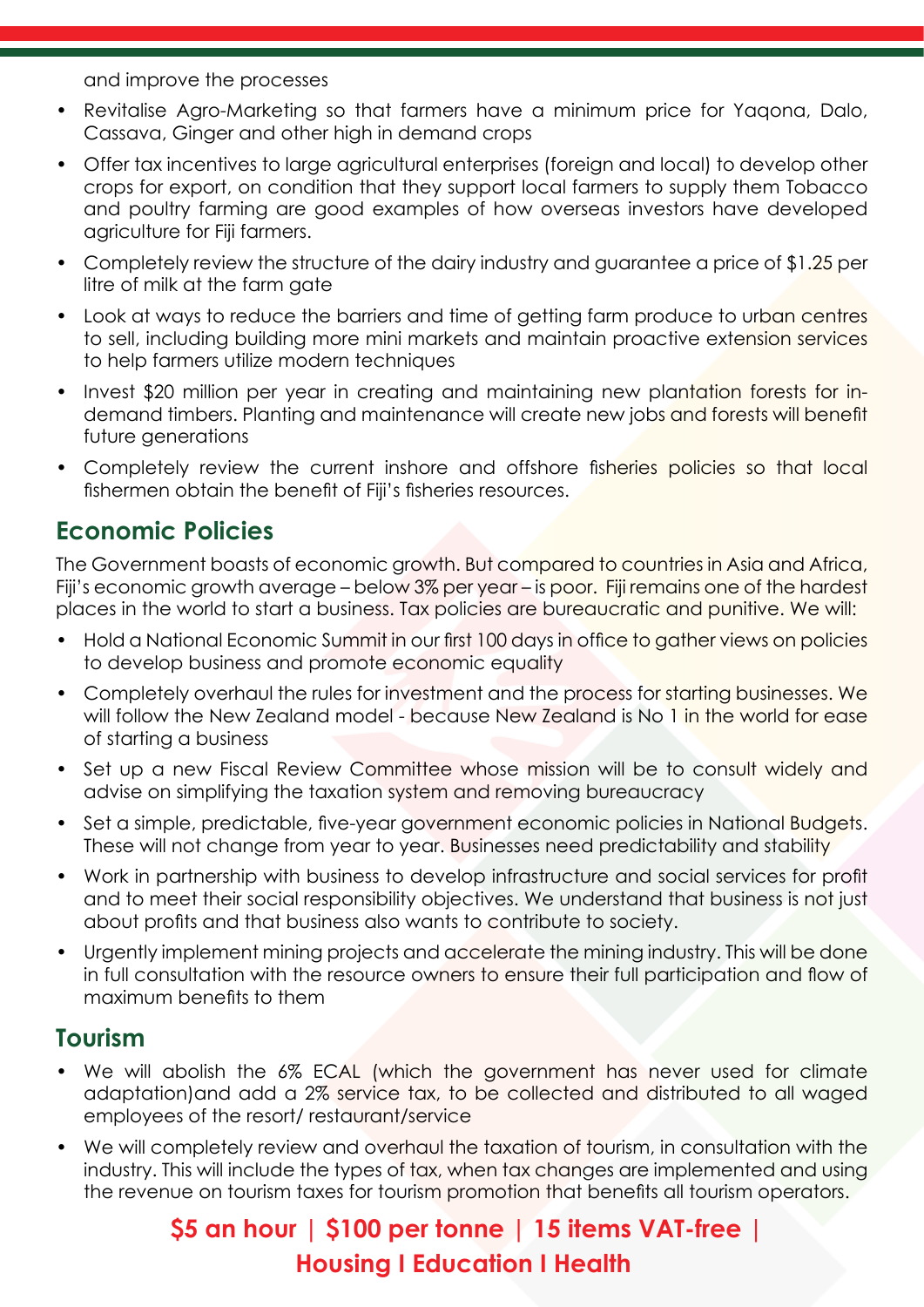### **Environment**

 NFP will put in place strategies and measures to ensure that utilization of natural resources are done in a manner that is not detrimental to the environment. We will also ensure that resources retain maximum value to the country and provides maximum benefits to resource owners. We will:

- Review the utilization of pine resources to ensure maximum value adding and downsteam processing rather than the current practice of converting good quality mature forests into low-value wood chips
- We believe that protecting Fiji's biodiversity is an important environmental challenge, requiring research, regulation and protection through sustainable land management practices, good forestry practices, creation of reserves and cooperation with landowners and relevant stakeholders.
- Create transparent and consistent policies for environmental management because it plays such a positive and essential role in securing environmental wellbeing.
- Ensure Fiji has the resources, capacity and other services to protect and assist our communities as we deal with the challenges we will all face due to the effects of climate change.
- Review all existing legislation, policies and strategies on controlling pollution, increasing energy efficiency and reducing carbon emissions. These include the Land Transport Act, Ozone Depleting Substance Act (1998), Occupational Health and Safety Act, Public Health Act (1955), Environmental Management Act, Mining Act, Water Supply Act (1955), Town Planning Act, Sewage Amendment Act (1974), Ports Authority of Fiji Regulation (2008) and the Litter Amendment Decree (2010)
- Work in partnership with environmental NGOs towards environmental stewardship in light of rapid urban development and other significant influences.
- Review the management of fisheries, particularly dealing with licenses issued to offshore fishing vessels.
- Endeavour to move beyond conventional environmental management by complementing the existing regulations with a broader array of policies, economic instruments and management practices that provide incentives to change consumption and production.
- The 20 cents plastic bag levy will be removed and replaced by a plastic buy-back scheme, which will allow people to sell plastic bags and other plastic products to government or private sector operators for recycling and or environment friendly disposal, with the eventual aim of banning the use of single use plastic bags altogether
- We will put in place a Science-based Environment Policy
- We will establish a National Laboratory for all science related testing, including regular tests on drinking water, other surface and atmospheric tests of all kinds needed for Fiji's growth and development.
- We will immediately direct Energy Fiji Limited to change its operations at Wainasavulevu Weir to stop further damage to the Wainisavulevu cloudforest. We will begin an Inquiry and immediately set aside \$10M for rehab and cloudforest recovery as a first step.

### **Law and Human Rights**

We will completely overhaul and review our law and human rights institutions, including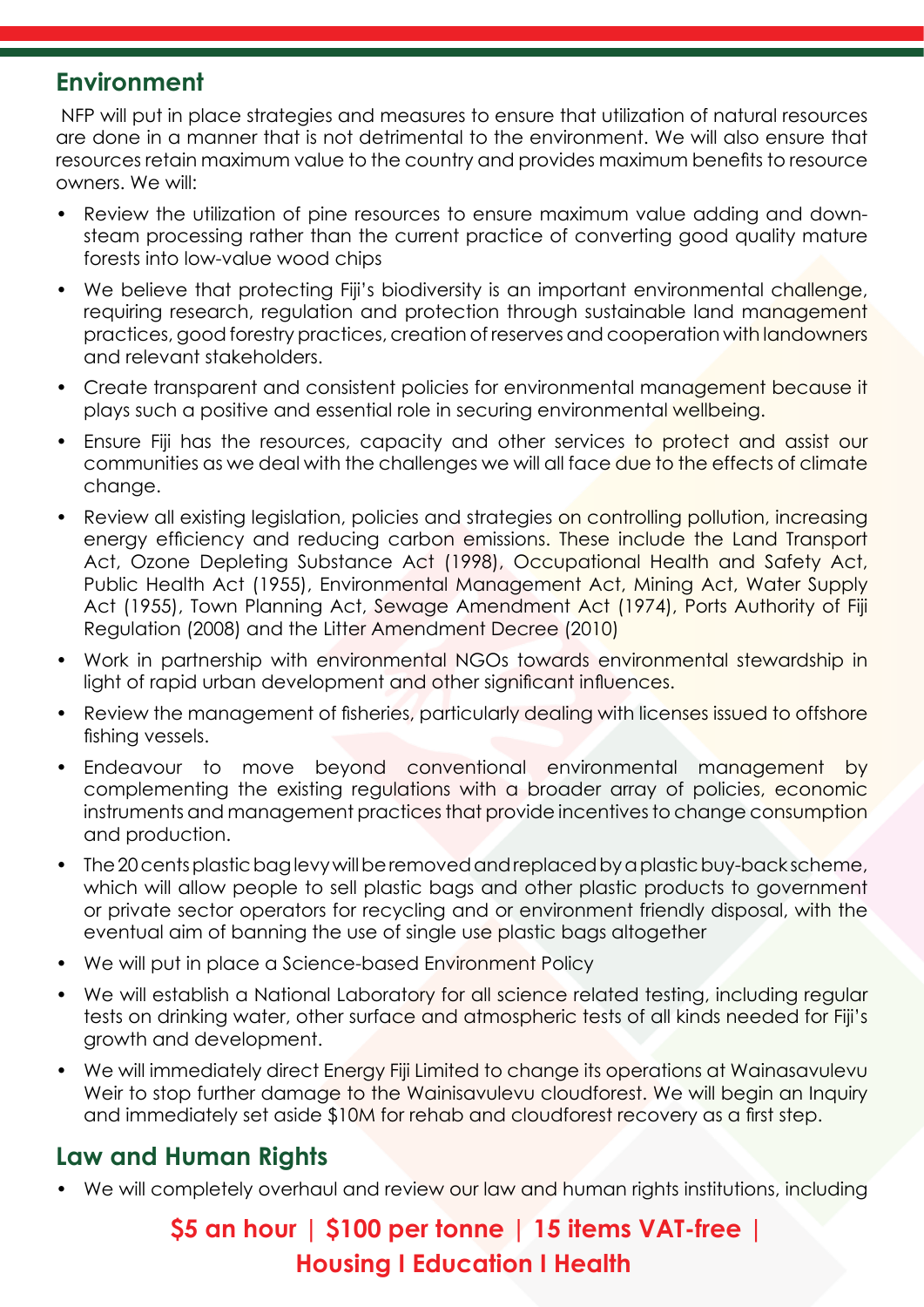the Fiji Human Rights and Anti-Discrimination Commission

- We will urgently investigate how to make the court system quicker and less expensive, and promote Alternative Dispute Resolution
- We will ensure that human rights will be at the forefront of all government policies and legislation. No legislation will be enacted if it breaches any fundamental human right.

### **Infrastructure**

- We will hold consultations on a National Infrastructure Plan. This will be to ensure that all infrastructure is planned in an integrated, long term way. The National Infrastructure Plan will include roads and bridges, wharves, airstrips, railways and alternative modes of transport; power, water and sewerage; and communications. We will set policies for safe, climate-friendly and economically efficient infrastructure
- We will look at funding alternatives for infrastructure including BOOT (Build, Own, Operate, Transfer) projects begun by the private sector
- We will review and establish a new policy for haulage sector.

### **Youth**

**"Throughout history, it's always been young people who had the passion, who had the courage and who were worried about social justice" – NFP leader Biman Prasad**

- But it's not just about social justice. It's about economic opportunities too.
- We understand that youth are tired of being talked down to. We understand that they must be directly involved in strategies to improve their lives
- In our first 100 days we will hold a National Youth Summit with a wide range of youth representatives we will develop strategies focused on education, employment and enterprise
- We want to develop new opportunities in tourism, agri-business, outsourcing and servicing. These are not just opportunities for employment. They are opportunities for young people to begin small enterprises and to use their energy and passion to develop them.
- We want youth to take leadership in the community in sports, social events, health and environmental awareness. This will soon be their country – they must help to shape it
- Fiji's youth need modern technology. They must also have freedom of speech and creativity and the right to criticise and call out the mistakes of our national leaders. This is what we promise

### **Labour and Trade Unions**

NFP recognizes that modern trade unions are an important component of our society and economy, providing protection for employees and working for equality and fairness. We acknowledge the positive role unions can play towards creating fairness across our society and improving productivity. We will:

- Implement a \$5 an hour minimum national living wage
- Remove all restrictive decrees related to employment and restore full collective bargaining
- Re-empower trade unions by strengthening worker and trade union rights consistent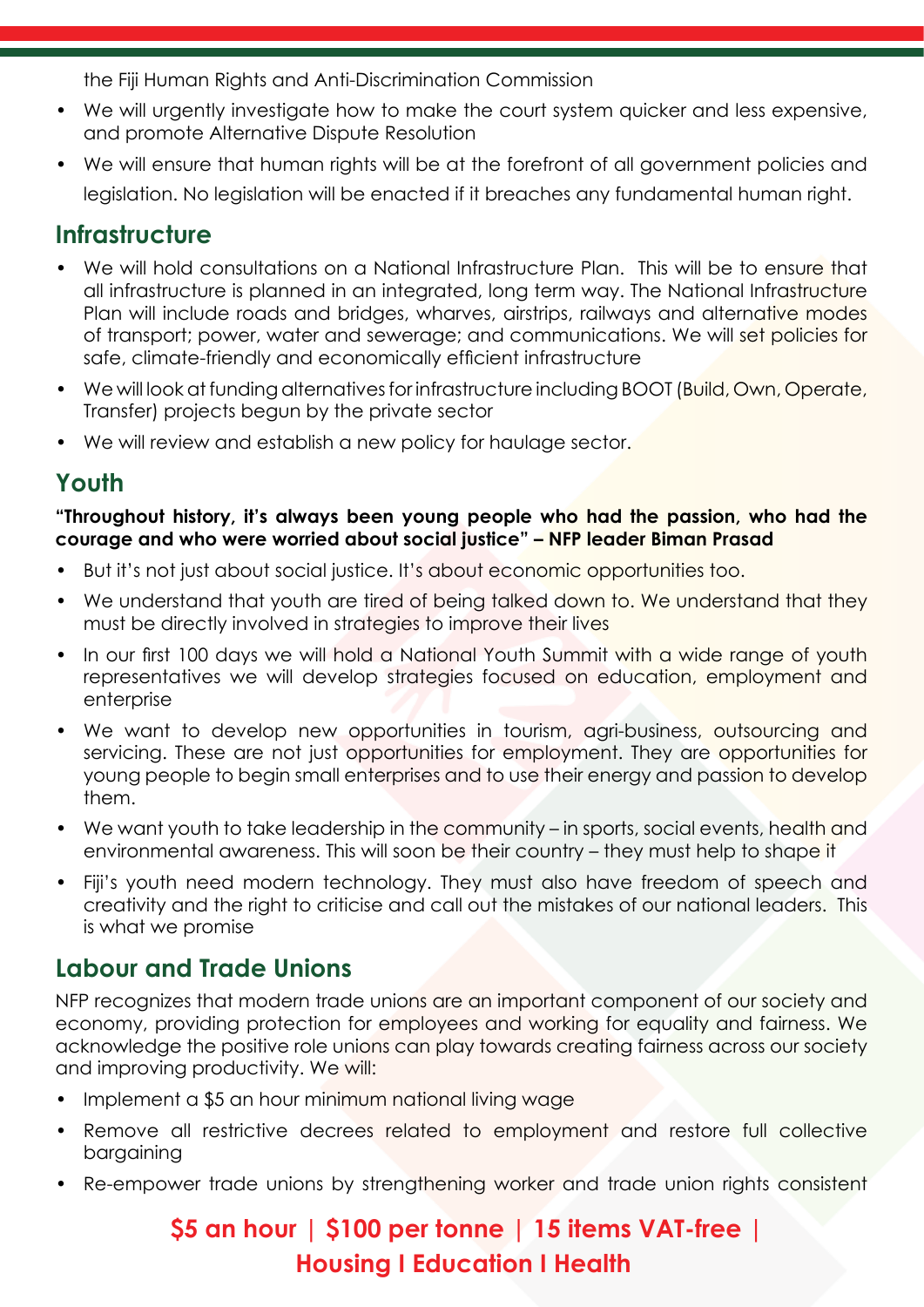with International Labour Organization standards

- Remove fixed term employment contracts for public and private sectors except for positions of higher management
- Increase public sector workers' retirement age to 60 years
- Provide workers access to efficient and fair justice
- Ensure decent and minimum wages to all workers
- Review the administration of the Wages Councils so they become effective in protecting workers' economic rights
- Restore benefits lost under Essential National Industries Employment Decree (2011)
- Restore essential service industries to pre ENI Decree schedule
- Restore the right to protest, picketing, demonstrations and strikes.
- Review Essential Industries Dispute Settling machinery such as arbitration court structure.
- Extend dispute reporting time for essential industries to three months.
- Review the governance structure of the Fiji National Provident Fund, the current pension scheme and member benefits and restore lost pensions.

### **Empowering Civil Society**

Working together means allowing others to work to improve our community. Often the people know better than the Government what is needed. We want them to organise themselves to help others. We will:

- Allocate \$10 million a year towards community grants to improve social services, facilities and sports. Qualifying community organisations must contribute 75% of the cost
- Enact a new Incorporated Societies Act, similar to New Zealand, to enable NGOs to be registered simply, easily and quickly so they can begin the work they want to do
- Allocate \$5 million a year towards small grants to NGOs for projects that impact their immediate communities. This will be on a "matching funding" basis (Government will match every dollar raised by the NGO to the required limit)
- Repeal the Media Decree and create an environment to facilitate freedom of expression without undue restrictions.

### **Foreign Affairs**

We want a foreign affairs policy that works for our people, not the egos of our leaders. We will:

- Realign our foreign policy back towards our traditional partners Australia, New Zealand, Europe, the United States – partners who share democratic values and concern for human rights
- Close down embassies in Brazil, Ethiopia and other places which are not paying their way. We cannot afford to waste money on foreign adventures we cannot influence.
- Our foreign policy will strongly support the self-determination of the people of West Papua, whom the current Fiji First government has shamefully ignored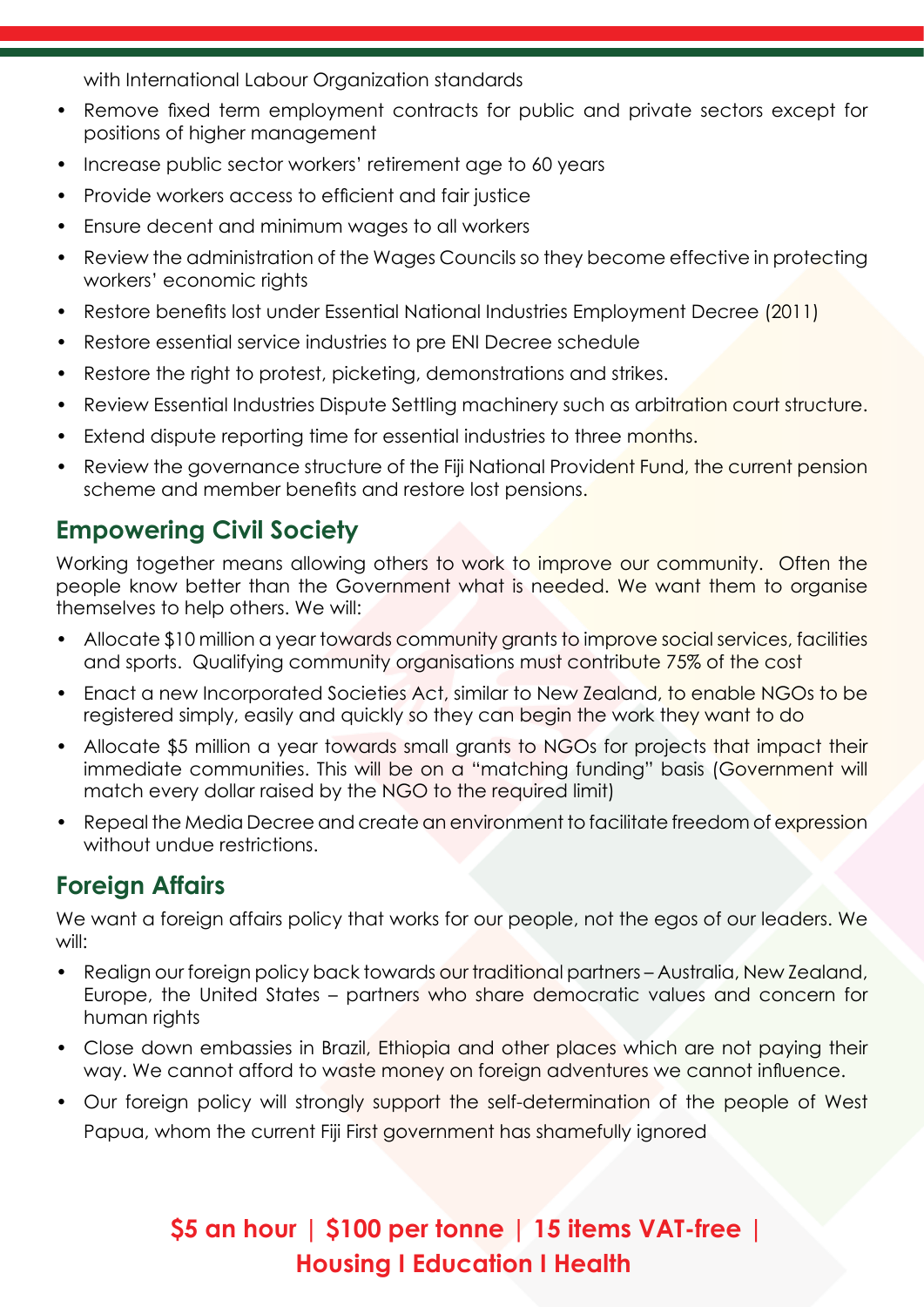### **Sports and Recreation**

Sports is not just a good thing in itself. It builds fitness, fights NCDs and is a strong force for national unity. This is why we want to completely re-think our approach to the current national sports policy.

- In today's world, sports is also an economic opportunity for many young people. More than 400 young Fijians are playing professional rugby around the world. They send money back to Fiji and serve as ambassadors of our country in their adopted communities. This number can double if we can develop their skills. There are also unlimited opportunities for Fijians to work around the world as sports managers, therapists and officials. This is an opportunity we must not miss.
- NFP will set up a National Sports Institute for training and development in all major sports and establish sports academies around the country.
- NFP will keep politics out of the Fiji Rugby Union and encourage it to thrive under independent management and commercial sponsorship.

### **National Infrastructure Authority**

NFP doesn't believe that despite pumping in a few billion dollars into Fiji Roads Authority, there is value for money for the roads and bridges being either upgraded or constructed by FRA. There has been huge wastage of funds.

We will replace FRA with establishment of the National Infrastructure Authority (NIA). The NIA will establish depots in every major municipality and rural station. Under NIA, at least 5,000 new jobs will be created in the next four years bringing back jobs lost to foreign contractors. We will remove the functions of the Ministry of Waterways and absorb that capability into the National Infrastructure Authority.

The NIA will be responsible for:

- Maintenance, repair and construction of new roads and bridges
- Maintenance of street lights
- Maintenance of government properties like hospitals, accommodation homes and schools on a regular basis

### **Daylight Saving**

NFP will remove Daylight Saving. When urban people change the clock, this "steals" daylight from rural people at the beginning of the day when they have to get cane to the mill or vegetables to the market.

We urge the Ministry of Employment Opportunities, Productivity and Industrial Relations not to go ahead with the planned implementation of daylight savings on 4th November 2018.

If the Ministry goes ahead and does it, then an NFP government will remove it and return to normal times within 20 days after taking office.

### **Reducing Cost of Doing Business**

The cost of doing business in Fiji has skyrocketed in the past 12 years. On Ease of Doing Business rankings, Fiji is ranked 101 out of 190 countries. On the Ease of Starting a Business, Fiji is ranked 160 out of 190 countries.

The high fees and charges for various unnecessary bureaucratic requirements are strangling our small and medium businesses.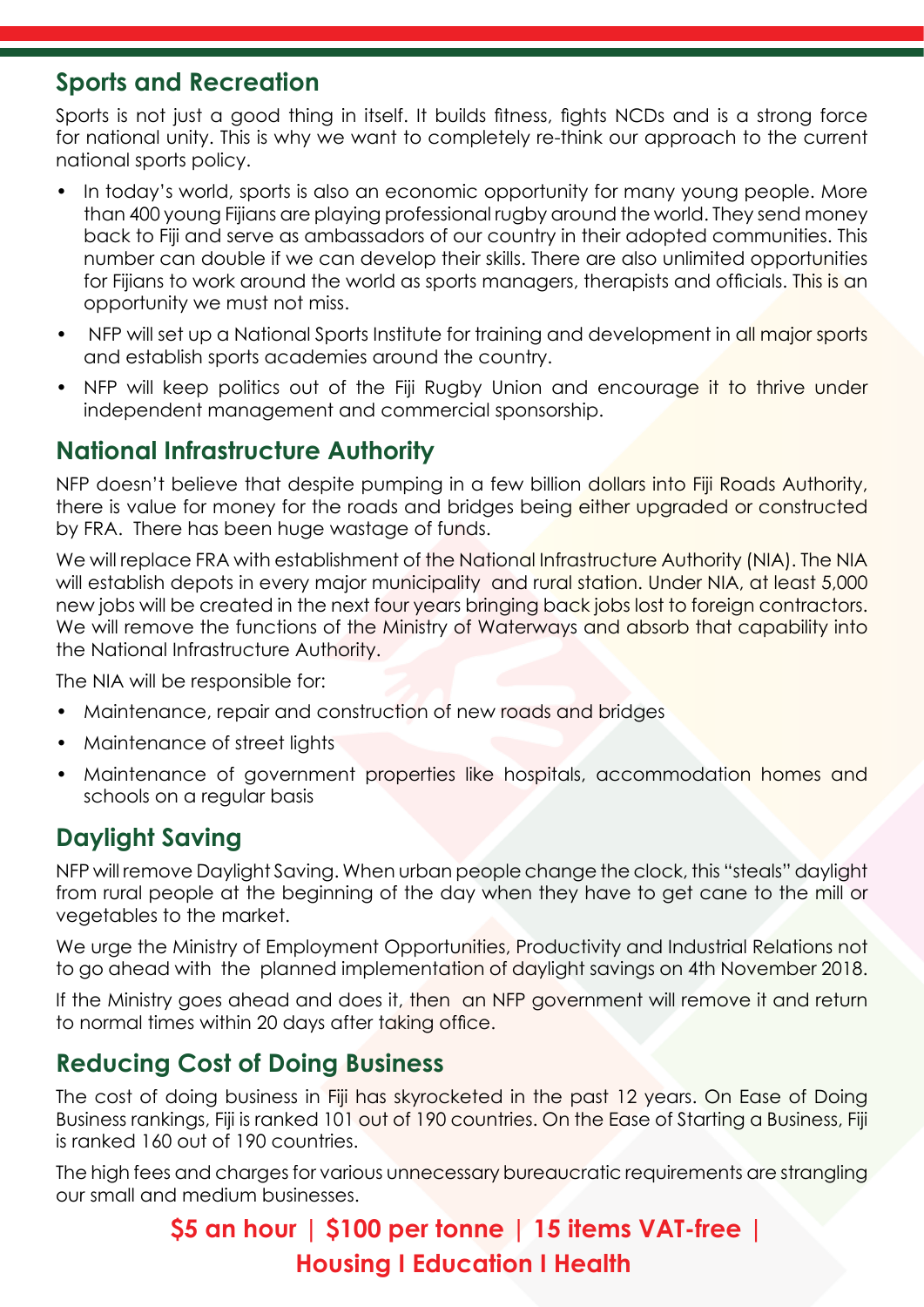NFP will review all the charges and fees to ensure both Ease of doing business and the Ease of starting a business are less time consuming and cheaper.

### **E-ticketing**

We understand the difficulties being faced by our people who use buses everyday as their means of transportation, especially after the implementation of the compulsory e-ticketing system.

Our people have to cut other expenditure to renew e-ticketing cards at the beginning of each week. This is putting severe strain on the tight budgets of the people burdened by high cost of living.

NFP believes that there has to be a dual system of payment of bus fares to give time to our people to adjust to the system.

NFP will implement a dual payment system of both through cash and e-ticketing.

### **Internet**

Internet charges in Fiji are different for the amount of data purchased from every service provider. There are also numerous concerns raised by people of their data being lost due to time limit on its usage.

NFP will review all internet charges with a view to standardising the charges with a view to lowering the cost of internet.

# **IN OUR FIRST 100 DAYS WE WILL**

- **• Hold a National Economic Summit and other sectoral summits to review and work with stakeholders on the implementation of our social and economic policies**
- **• Cut Prime Minister and Ministerial salaries by 25% and drastically slash allowances to pre-September 29, 2016 levels (when they were exorbitantly increased) from Day One. We will appoint an emoluments commission to hear from the public and determine salaries and allowances for PM, ministers and parliamentarians**
- **• Repeal the Media Decree and other laws restricting freedom of expression**
- **• Ensure there is no regulated social media**

# **SMALL THINGS MATTER**

- We will hold every second Cabinet meeting out of Suva so that Ministers can meet and hear from the people and be reminded that their policies are for them
- We will not hold summits and conferences in big hotels. They will be held in community facilities like schools and church halls so we are transparent in the community
- We will abolish Ministerial motorcades. Ministers do not need police escorts, sirens or flashing lights. They will not claim priority on the roads. They will follow the rules like everyone else.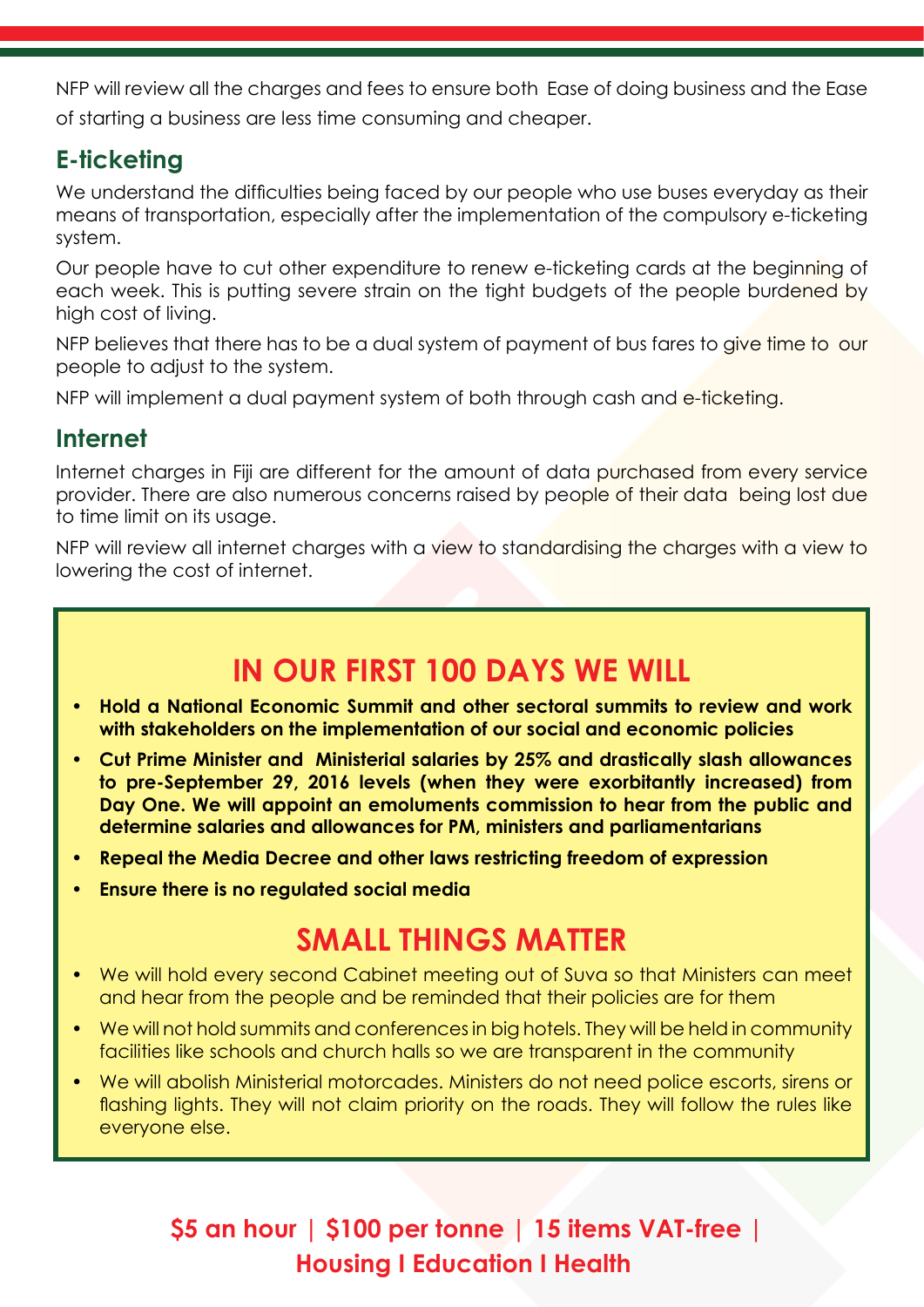#### **Where will we save money?**

- We will reduce the budget for Government media advertising, unnecessary public broadcasting any other propaganda expenditure. We will cancel all foreign propaganda consultancy contracts
- We will cut wasteful operational expenditure in all Government Departments. Huge amounts of money are wasted on transport, travel to unnecessary meetings, overseas travel, paper files and catering. We will critically review the Fiji Roads Authority budget and the efficiency of FRA, which spends hundreds of millions of dollars a year
- We will not engage in costly vote-buying gimmicks but ensure government assistance is delivered to the most needy
- We will reduce the number of Fiji diplomatic missions overseas and only maintain those that provide returns for example in trade, marketing and tourism
- We will set up a list of nominated community small projects to be funded from savings in Government spending.

#### **WHY NFP?**

After four years as a minority but highly effective parliamentary Opposition party, we are now offering ourselves for judgment by all our people. Above all, we are offering ourselves as a truly credible alternative to the current Government.

#### **LEGENDARY**

The National Federation Party has come a long way from its first formative days from the day of the mango tree with unshakeable roots in Rakiraki under which the late Alparti Tataiya suggested to our founder Leader Ambalal Dahyabhai Patel (A D Patel) and his able lieutenants to form a political party.

Therefore this party was blessed. We say blessed because overlooking that tree was the legendary Nakauvadra mountain range. Therefore we are legendary since 1963. We have survived the political pitfalls for the last 55 years. We will be around for another 55 years.

Political parties formed after NFP have come and gone despite being led by personalities. But the NFP remains,– a principled impregnable fortress.

And we can tell you that more parties will dissipate after the forthcoming general elections but we will live on.

Our party has been led by leaders who were statesmen in their own right. Their achievements are permanent milestones. Leaders like A D Patel, S M Koya, Harish Sharma and Justice Jai Ram Reddy were giants of their time in ability, understanding and perception of the problems facing Fiji. They always put national interest above everything else.

For them political capital or simply winning was secondary to principles of truth, righteousness, equality, dignity and justice.

And 55 years later, these principles remain as strong as the unshakable roots of the mango tree. They will not be shirked for political expediency.

We are at the crossroads. But together, as a mighty collective force, we shall prevail.

#### *POSTSCRIPT:*

*This Manifesto is to be read together with the various NFP policy statements adopted and published separately by the party.*